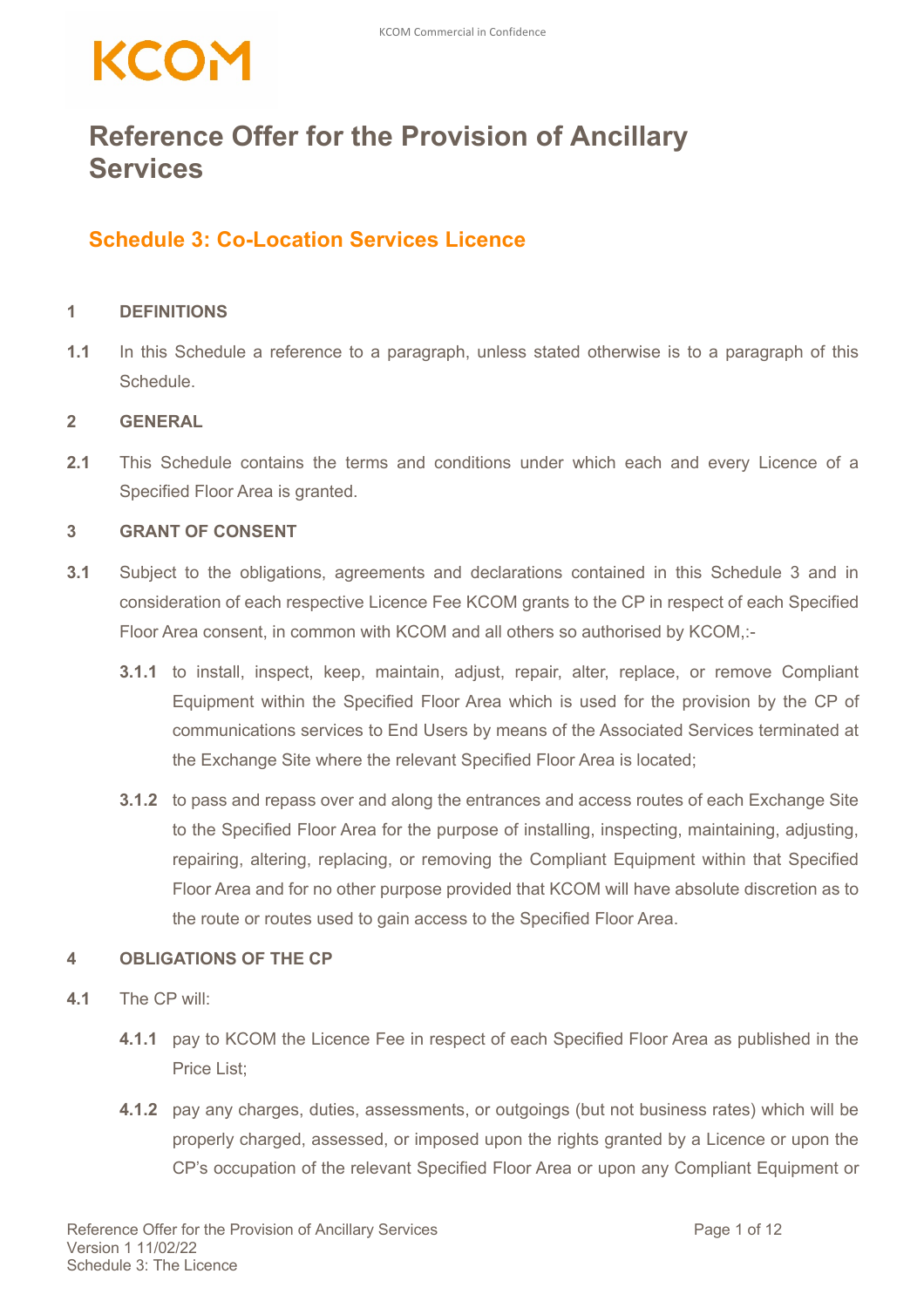## **COM**

in the event that they are not separately assessed to pay on demand a fair proportion of those charges levied on KCOM such amount or proportion to be assessed by KCOM whose decision will be final and binding save in case of manifest error;

- **4.1.3** pay to KCOM on demand for electricity used by Compliant Equipment and/or in the Specified Floor Areas (or in the event of other Communications Providers as well as the CP having equipment in the Exchange Site in question a due proportion of the electricity used by, or for the benefit of, the CP and such other Communications Providers in the relevant Exchange Site, such proportion to be assessed by KCOM whose decision will be final and binding) at the standard rate of the relevant electricity supply company, such payment in the absence of any meter reading to be properly assessed by KCOM whose decision will be final and binding except in case of manifest error;
- **4.1.4** pay to KCOM the Service Charge on demand;
- **4.1.5** pay to KCOM in addition to any sums payable by the CP to KCOM hereunder and on the Due Date for payment of the sum so demanded Value Added Tax which sums will for the avoidance of doubt include any costs for any taxable supplies made by any Third Party to KCOM where the CP reimburses KCOM for its costs in relation to those supplies and (where KCOM cannot itself recover the Value Added Tax) the Value Added Tax on such costs and to keep KCOM fully and effectively indemnified in respect thereof and KCOM will issue to the CP a Value Added Tax invoice immediately following receipt of such sums and the Value Added Tax thereon;
- **4.1.6** install all Compliant Equipment to the full satisfaction of KCOM;
- **4.1.7** maintain in good and proper repair and working order and to the full satisfaction of KCOM the Compliant Equipment installed in each Specified Floor Area;
- **4.1.8** label each piece of Compliant Equipment with the CP's name, the manufacturer's name and the identity of such piece of Compliant Equipment;
- **4.1.9** comply in all respects with the provisions of any statutes already or hereafter to be
- **4.1.10** passed and with any regulations or orders made under such statutes so far as the same relate to or affect any Compliant Equipment or the consents granted under a Licence;
- **4.1.11** ensure that the CP's Visitors are issued with passes bearing the photograph and signature of the holder. Such passes will be worn by the holders at all times whilst on any Exchange Site. The CP will submit at KCOM's request a list of the CP's Visitors' names and produce satisfactory evidence as to their identity and bona fides;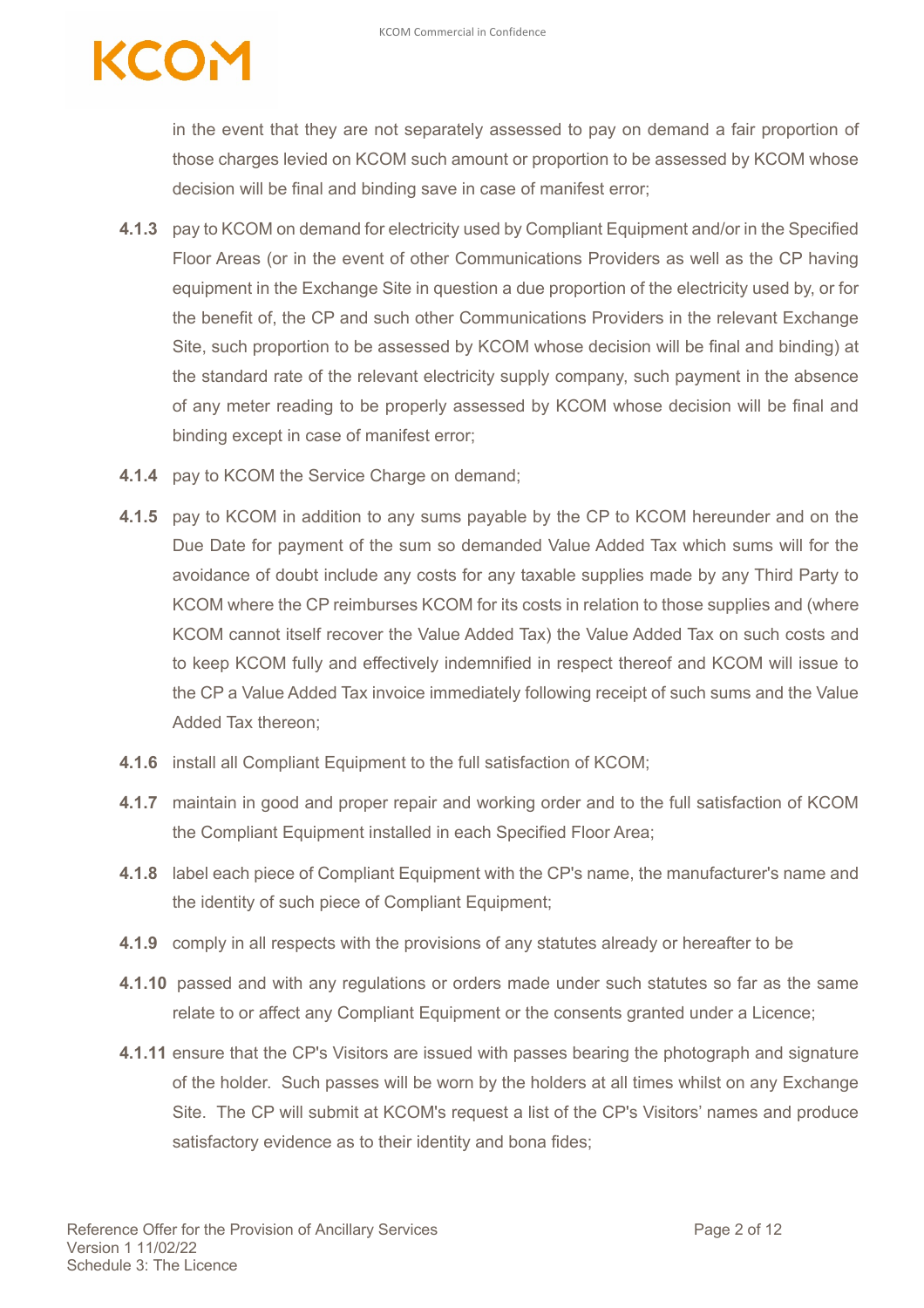# CON

- **4.1.12** not use or permit the use of any Compliant Equipment otherwise than in compliance with the provisions of this Agreement and the Licence of a Specified Floor Area;
- **4.1.13** subject to the rights granted by KCOM to the CP herein, not impede or interfere with KCOM's rights of possession and control of any Exchange Site;
- **4.1.14** observe and comply with such reasonable regulations and directions as may from time to time be made by KCOM in respect of any Exchange Site for the purposes of good estate management and to ensure that the CP's Visitors entering upon any Exchange Site will at all times observe and comply with such regulations and directions;
- **4.1.15** not obstruct or interfere with any fire safety equipment installed in any Exchange Site or the operation of any such equipment;
- **4.1.16** if any Exchange Site is specified as a leasehold Exchange Site in Annex 1, not permit or permit to be done by CP, or any CP Visitor, any act or thing on or in relation to that Exchange Site which would, or might cause, KCOM to be in breach of the covenants on the tenant's part, or the conditions contained in the lease, or which if done by KCOM would or might constitute a breach of such lease, a copy of which, or of the relevant covenants and conditions therein, will be produced to the CP within ten calendar days of acceptance by the CP of the full survey and offer pursuant to Schedule 4;
- **4.1.17** report any accidents occurring at any Exchange Site to KCOM promptly and in any event within 24 hours;
- **4.1.18** upon termination of any Licence relating to a Specified Floor Area forthwith to remove all Compliant Equipment and make good all damage caused by such removal to KCOM's reasonable satisfaction;
- **4.1.19** at all times to take all practicable and proper precautions to the full satisfaction of KCOM for the prevention of fire risks on any Exchange Site and in particular and without prejudice to the generality of the foregoing not to obstruct any means of ingress or egress to or from any Exchange Site;
- **4.1.20** not to make any application for planning permission;
- **4.1.21** not to deposit or leave rubbish in or on any Exchange Site or Specified Floor Area;
- **4.1.22** save for such warning and safety notices and signs as the CP may by law be required to install or as the CP may reasonably require for the purposes of health and safety or as the CP may be required to display under this Schedule 3, not to display any signs, notices, manufacturers motifs or advertising material of any kind on or at any Exchange Site or Specified Floor Area;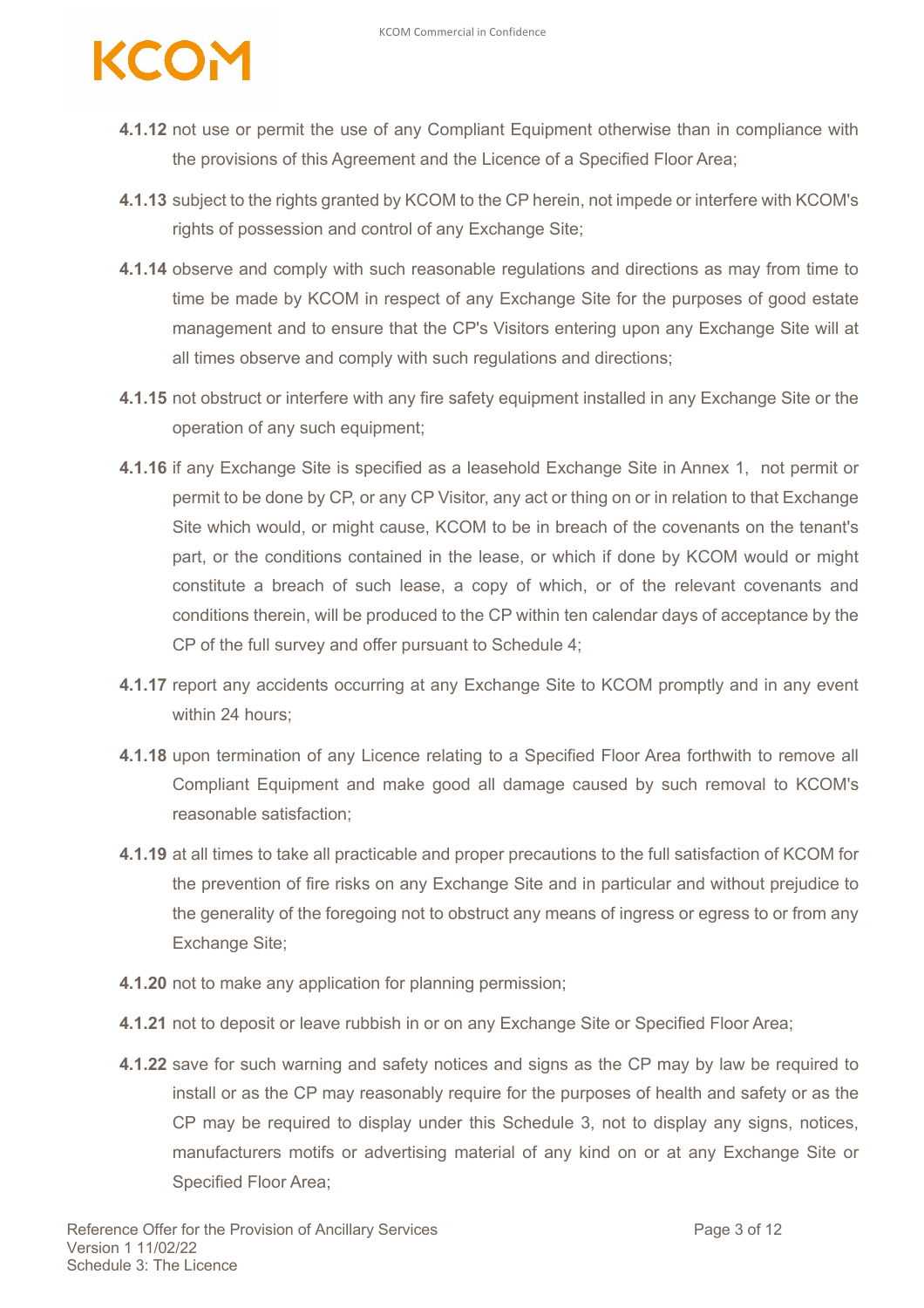# COM

- **4.1.23** not use more power in any Exchange Site or Specified Floor Area than the maximum agreed between the parties;
- **4.1.24** in the event of a fault within a Specified Floor Area, or any other part of an Exchange Site in which equipment belonging to another Communications Provider is situated, activating the fuse to the electricity supply serving (whether solely or not) the Specified Floor Area or any of the Compliant Equipment in it, KCOM will reconnect the supply as soon as reasonably practicable after the CP or any other such Communications Provider has notified KCOM that the fault has been rectified.
- **4.2** Each Licence of a Specified Floor Area is personal to the CP who will not assign or transfer any Licence or the benefit of the rights granted by a Licence either in whole or in part nor grant any sublicence or agreement to any other person except in accordance with the provisions of this paragraph 4.2.
	- **4.2.1** The CP may, subject always to the provisions for termination contained in this Schedule 3, request that the Licence of a Specified Floor Area be terminated as a result of the CP agreeing with a Third Party Communications Provider that the Third Party Communications Provider will take a licence of all or part of the Specified Floor Area. For the avoidance of doubt, KCOM will not be entitled to be informed as to the terms of such agreement between the CP and the Third Party Communications Provider.
	- **4.2.2** KCOM may refuse the CP's request where:
		- (i) the Third Party Communications Provider is not willing to take over the CPs' obligations which relate to the relevant Specified Floor Area; or
		- (ii) the Third Party Communications Provider would, on the grant of a new licence, immediately be in breach of its obligations to KCOM under the terms of an agreement similar to this Agreement; or
		- (iii) on termination of part of the Specified Floor Area, the area to be the subject of a new Licence to the CP, and the area to be granted to the Third Party Communications Provider, is less than  $10m^2$ , or it is otherwise impractical to separate the Specified Floor Area in the way requested by the CP.; or
		- (iv) the CP is not willing to enter into a new Licence of the remainder of the Specified Floor Area

and will notify the CP of such refusal and the reasons for refusal.

**4.2.3** If KCOM notifies the CP that the CP's request under paragraph 4.2.1 is acceptable: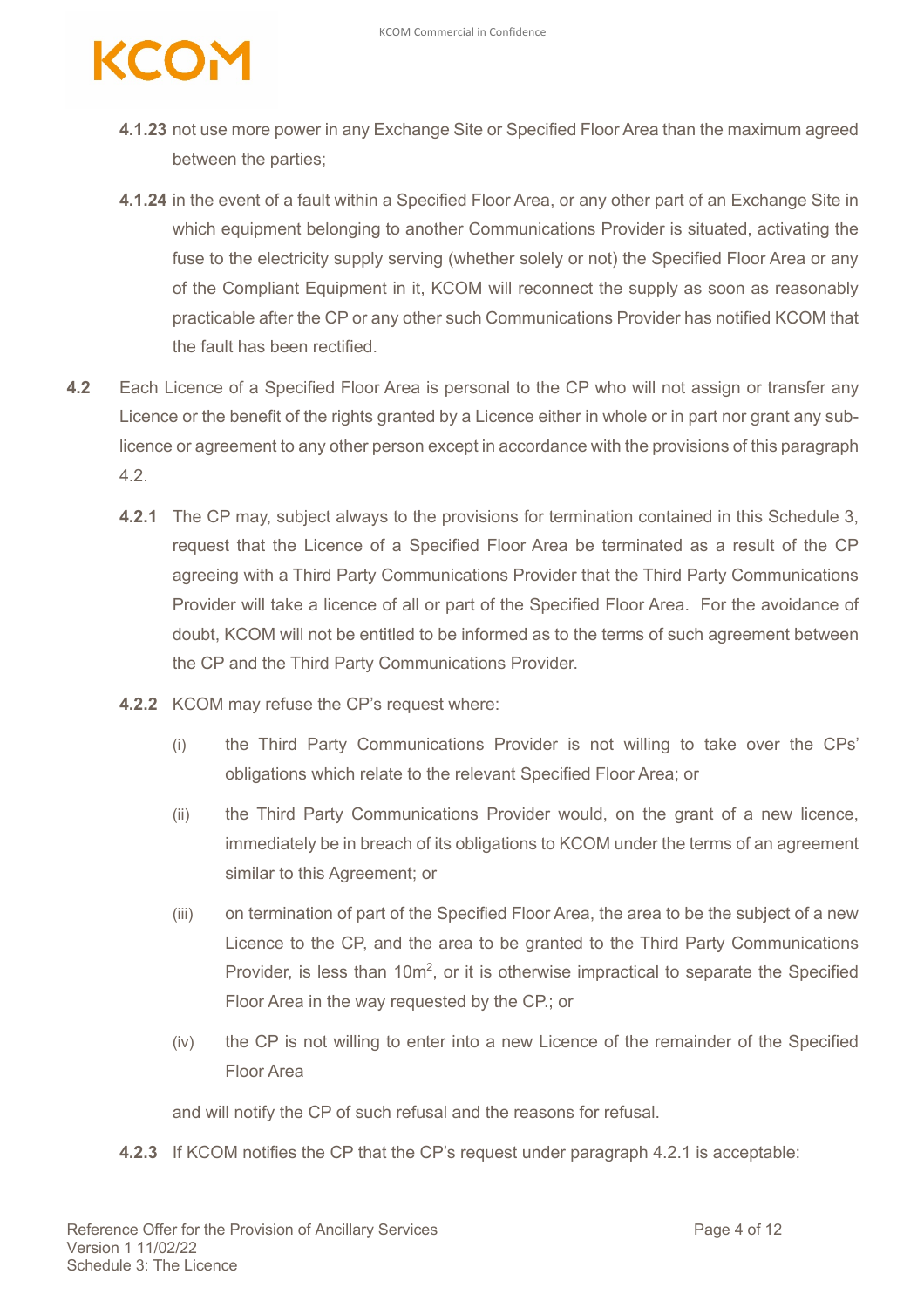

- (i) KCOM will offer to the Third Party Communications Provider a licence of the whole or part of the Specified Floor Area, as appropriate, on the terms of the Third Party Communications Provider's agreement with KCOM as published in the Price List; and
- (ii) where a part only of a Specified Floor Area is to be granted to a Third Party Communications Provider KCOM will grant to the CP a new Licence of the remainder of the Specified Floor Area at a Licence Fee as published in the Price List; and
- (iii) the CP will discharge all obligations concerning the payment of moneys accrued and invoiced in relation to the relevant Specified Floor Area up to the date of completion of the new licence to the Third Party Communications Provider and the grant of any new Licence to the CP, prior to the date of such completion and on completion the CP will be released; and
- (iv) prior to the date of such completion, the CP will pay the reasonable costs of KCOM in relation to the grant of a new licence to the Third Party Communications Provider and the grant of any new Licence to the CP.

#### **5 OBLIGATIONS OF KCOM**

- **5.1** KCOM will:
	- **5.1.1** not interfere or permit others to interfere with any Compliant Equipment or the operation of any Compliant Equipment except where specifically permitted by the terms of this Schedule 3;
	- **5.1.2** provide or procure the provision of the Property Services to;
		- (i) a reasonable level of service; or
		- (ii) any level specified in any service level offer made by KCOM and agreed by the parties or determined by OFCOM; or
		- (iii) the level at which KCOM provided those services to itself at the relevant Exchange **Site**

whichever is the higher;

**5.1.3** observe and perform all covenants subject to which KCOM holds the Exchange Site and (where the Exchange Site is leasehold) the covenants on the part of the tenant contained in the lease under which KCOM holds the Exchange Site.

#### **6 AGREEMENTS AND DECLARATIONS**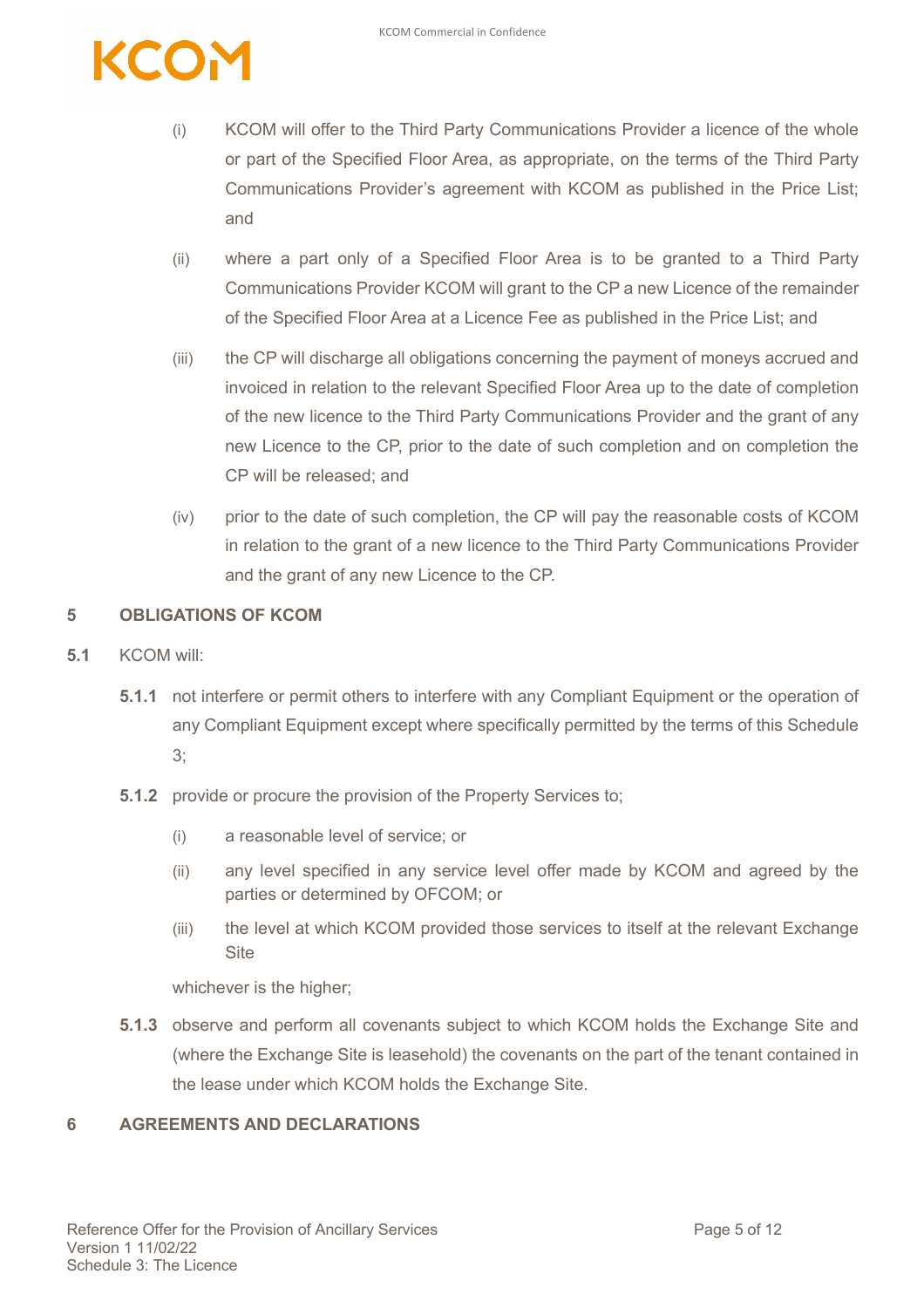## KCOM

- **6.1** KCOM and the CP agree and declare that the Licences are granted in order to enable the CP to use KCOM's Services and the CP will not have or exercise any rights it may otherwise have in respect of the use and occupation of the Specified Floor Area other than those contained in this Schedule 3.
- **6.2** It is agreed that KCOM may at any time require Compliant Equipment in any Specified Floor Area to be relocated to an alternative position in the same Exchange Site at the cost of KCOM (which cost will be reasonable and proper) provided that, in such relocation, as little disruption as practicable will be caused to the CP and KCOM will ensure that the new Specified Floor Area and Property Services to it will be reasonably equivalent to, and adequate for, the CP's purposes.
- **6.3** KCOM does not give any warranty or assurance that the use of a Specified Floor Area authorised under a Licence is or will continue to be authorised under any planning statute or other planning legislation and KCOM may at any time and from time to time temporarily close any Exchange Site and / or access to the Compliant Equipment or any part of it for safety reasons for such periods as it may deem necessary without incurring liability to the CP or any third party in respect of any disturbance or reduction in or loss of business consequent thereon KCOM will give the CP reasonable notice but in any event not less than five Working Days of such closure and liaise with the CP to minimise the effect such closure might have on the CP. Where notice cannot be given in an Emergency, KCOM will advise the CP as soon as possible giving reasons for the closure and will re-open the Exchange Site and/or access to Compliant Equipment as soon as reasonably practicable.
- **6.4** KCOM will have the right to refuse admittance to, or order removal from, any Exchange Site the CP or any CP Visitor who in the opinion of KCOM is failing to abide by the Co-mingling Rules (KCOM's decision may be subject to Dispute by the CP and as such, refusal of admission to an Exchange Site may be a temporary or permanent measure), or in the opinion of KCOM (which will be final and conclusive) is failing to abide by the Co-mingling Rules or is not a fit person to be on such Exchange Site. Action taken under this paragraph will be notified in writing to the CP by KCOM.
- **6.5** Where KCOM passes are required to enable a CP Visitor to access any Exchange Site (Escorted or Unescorted Access) KCOM will arrange for their issue to the CP's Visitors and access shall be arranged in accordance with any access arrangements as set out in the Schedule 7 Co-Mingling Rules.
- **6.6** The CP will deliver Compliant Equipment to any Exchange Site at its own expense and at its own risk. Compliant Equipment will be the property of the CP at all times.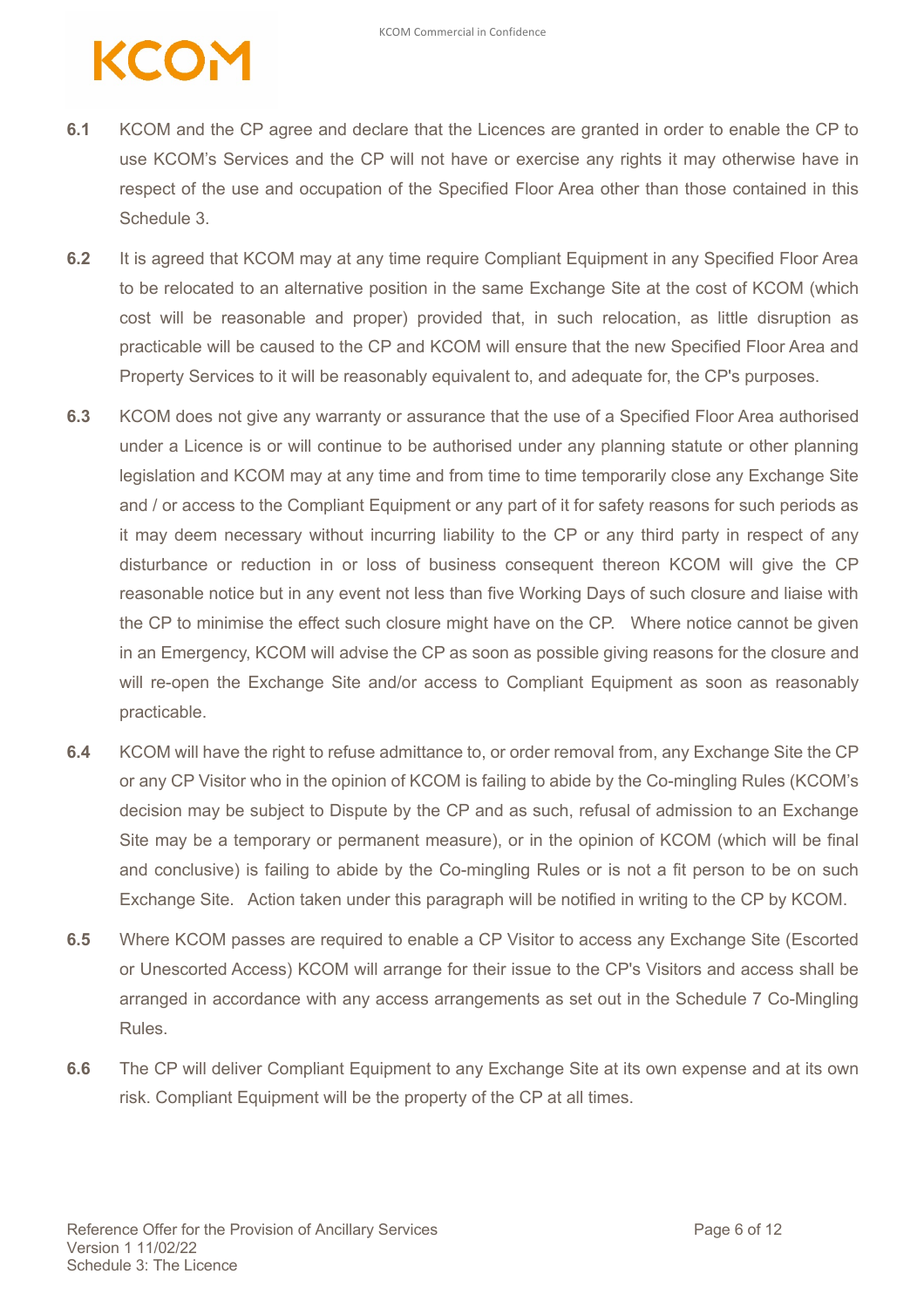

- **6.7** Any waiver by either party of a breach of any provision of this Schedule 3 will be limited to the particular breach and will not operate in any way in respect of any future breach by that party, and no delay on the part of either party to act upon a breach will be deemed a waiver of that breach.
- **6.8** Nothing in any Licence or this Schedule 3 or done under it will create any tenancy of any part of any Exchange Site or confer upon the CP any right to the exclusive possession of any part of any Exchange Site.

#### **7 DURATION**

**7.1** Each Licence of a Specified Floor Area will commence on the Licence Completion Date and will continue until termination under the terms of this Schedule 3.

#### **8 TERMINATION**

- **8.1** The CP may terminate a Licence in respect of any one or more Specified Floor Area at any time by giving to KCOM not less than twelve calendar months' prior written notice to expire at any time and, upon the expiry of any such notice, the Licence of the relevant Specified Floor Area will immediately cease and terminate but without prejudice to the respective rights of either party in respect of any antecedent claim or breach of Agreement.
- **8.2** Subject to the provisions of paragraph 8.3, KCOM may terminate a Licence in respect of any one or more Specified Floor Area where:
	- **8.2.1** KCOM has entered into a contract to dispose of or sell the Exchange Site where the relevant Specified Floor Area is located; or
	- **8.2.2** an Exchange Site is specified as a leasehold Exchange Site in Annex 1, and such leasehold is terminated; or
	- **8.2.3** KCOM has entered into a contract with a Third Party to demolish or reconstruct the Exchange Site where the relevant Specified Floor Area is located or a substantial part of that Exchange Site or to carry out substantial work of construction to it or part of it and KCOM could not reasonably do so without terminating the Licence of the relevant Specified Floor Area; or
	- **8.2.4** KCOM is required by law or lawful instruction of any competent authority to regain occupation of any CP Equipment Room;

by giving to the CP written notice to expire at any time and, upon the expiry of any such notice the Licence of the relevant Specified Floor Area, will immediately cease and terminate but without prejudice to the respective rights of either party in respect of any antecedent claim or breach of Agreement.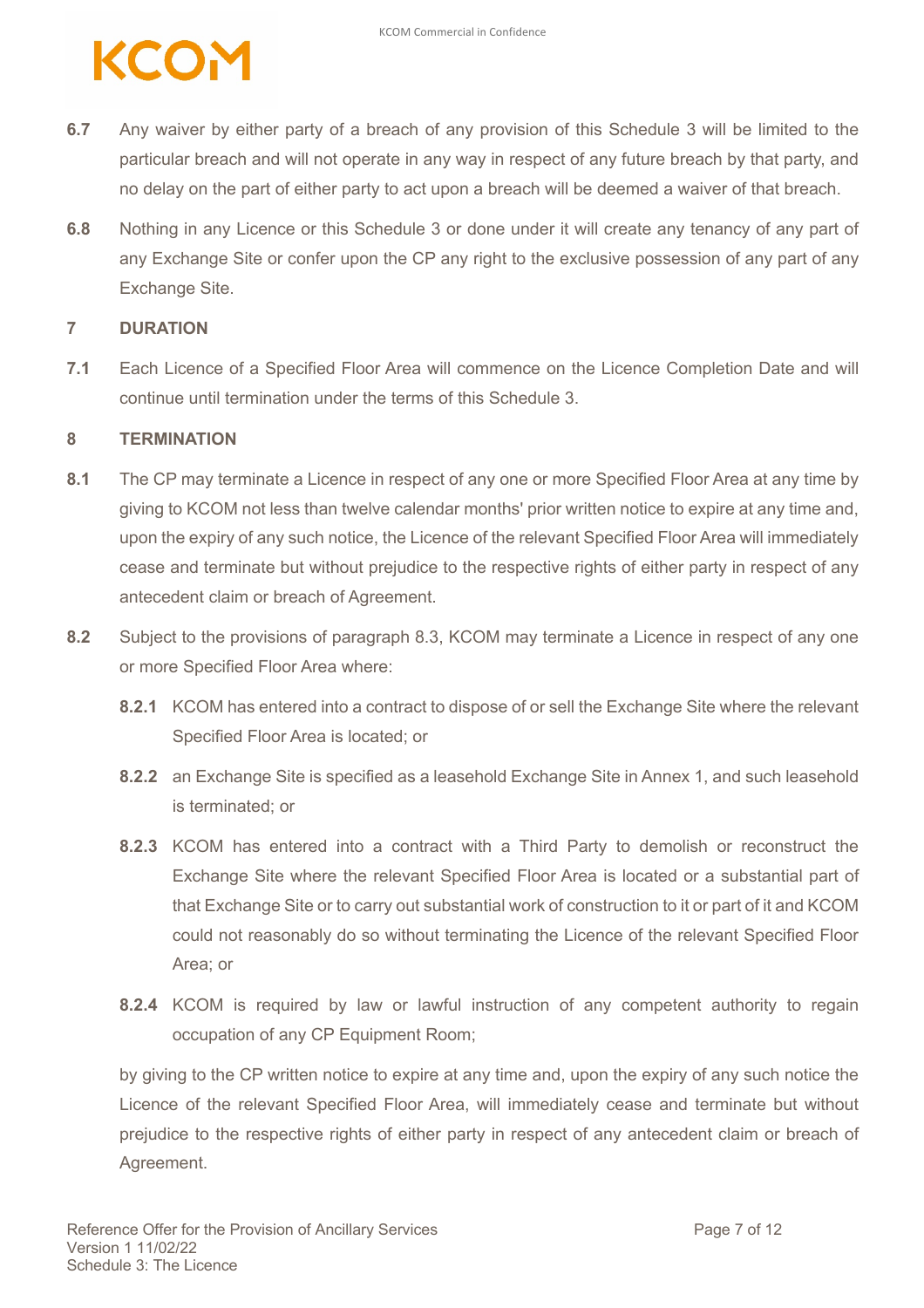### CON

- **8.3** Any notice to be given by KCOM under paragraph 8.2 will contain a reasonable offer of suitable alternative accommodation available for occupation immediately on expiry of the notice such as to permit the CP to continue to consume those Services served from that Exchange Site without material disruption; and either
	- **8.3.1** if KCOM has given to the CP not less than 12 calendar months' notice under paragraph 8.2 the CP will notify KCOM as soon as practicable (but in any event not more than one month after the receipt of the notice from KCOM) of any alterations to the CP Network which are necessary, for the provision by the CP of telecommunications services to End Users by means of the Associated Services terminating at the relevant Exchange Site, required to relocate to the alternative accommodation to be provided under this paragraph 8.3 and will, if the provisions of paragraph 8.4 do not apply, supply a quotation of the costs of such alterations calculated on the basis of the minimum cost consistent with good engineering practice; and
		- (i) if the proposed alterations and the quotation are agreed the parties will agree a plan within 3 calendar months of the receipt of the notice under paragraph 8.2 to implement such alterations and the parties will carry out such alterations in accordance with the agreed plan and on completion of the alterations the CP will invoice KCOM and KCOM will pay an amount not exceeding the quotation; and
		- (ii) if the provisions of paragraph 8.4 do not apply and KCOM does not agree the alterations and/or the quotation (if any) KCOM will notify the CP and the parties will refer the matter as a Dispute; or
	- **8.3.2** if KCOM has given to the CP less than 12 calendar months' notice under paragraph 8.2 KCOM will in addition to the provision of such suitable alternative accommodation pay the costs of relocating the CP on a full indemnity basis.
- **8.4** Each party will pay its own costs arising out of a relocation to alternative accommodation if:
	- **8.4.1** the parties agree in writing to change their respective telecommunications systems for their mutual benefit; or
	- **8.4.2** the relocation or alteration required is lawfully directed by Ofcom who also lawfully directs each party to pay its own costs; or
	- **8.4.3** the alterations required to relocate are agreed by an Independent Expert following a reference to him/her; or
	- **8.4.4** where relocation is consistent with an upgrade path agreed by Ofcom or an Independent Expert.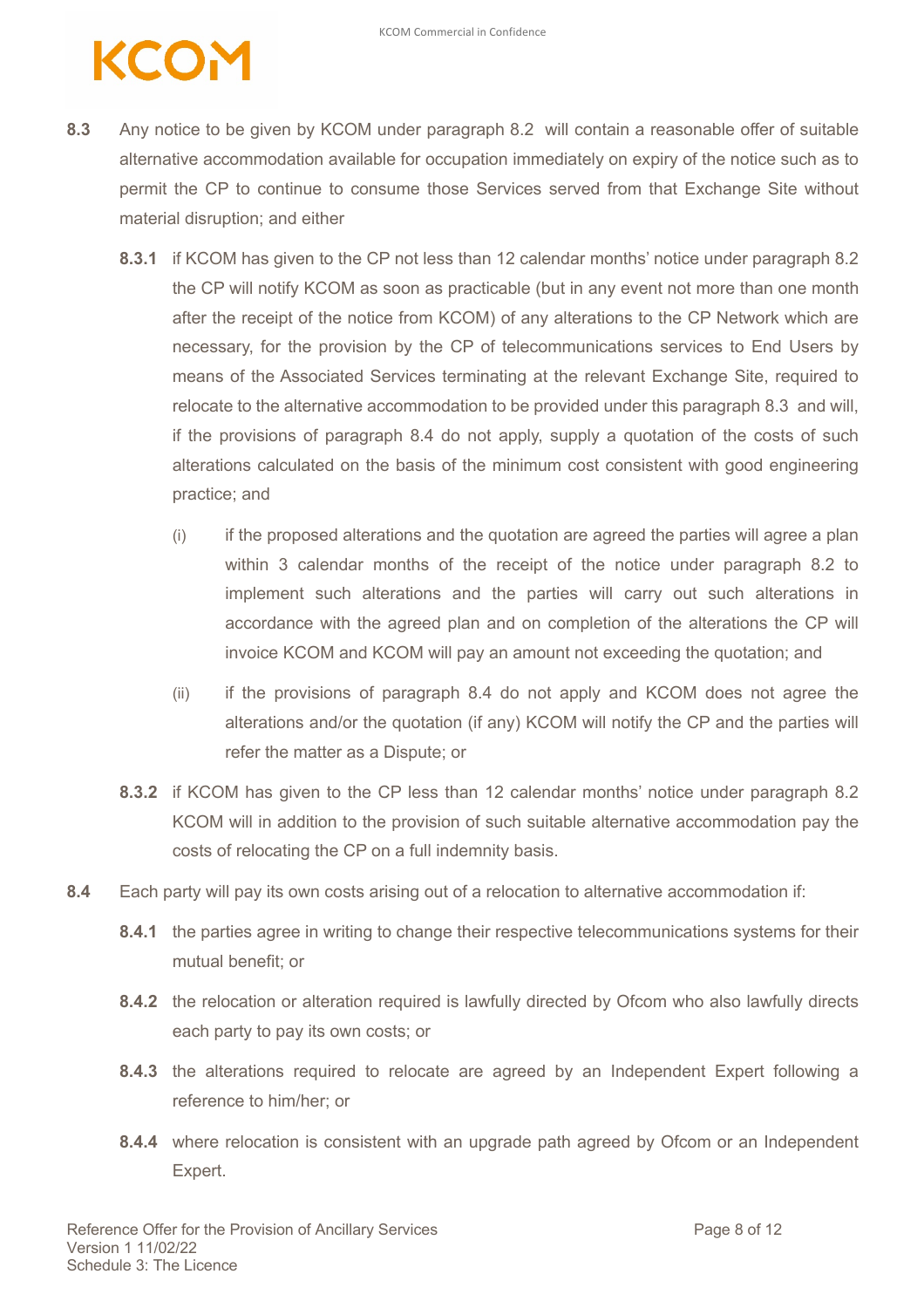

- **8.5** Licences of Specified Floor Areas:
	- **8.5.1** may be terminated by KCOM on reasonable (and in any event not less than one month's) notice if:
		- (i) the CP is no longer entitled to receive the Associated Services; or
		- (ii) the CP purports to transfer the benefit and/or burden of a Licence to a Third Party Communications Provider otherwise than as provided under this Schedule 2; or
		- (iii) the CP fails to use the Associated Services served by the Specified Floor Area in question or ceases to use the relevant Specified Floor Area for a continuous period of twenty six weeks (or thirteen weeks if the CP occupies the Specified Floor Area under a Licence which it took under the procedure set out in paragraph 4.2); or
		- (iv) KCOM is no longer required to provide Associated Services; or
		- (v) OFCOM directs that a Licence of one or more Specified Floor Areas will be terminated; and
	- **8.5.2** will immediately automatically terminate if this Agreement is terminated under the provisions of the main body of this Agreement,

but in any such case without prejudice to the respective rights of either party in respect of any antecedent claim or breach of Agreement.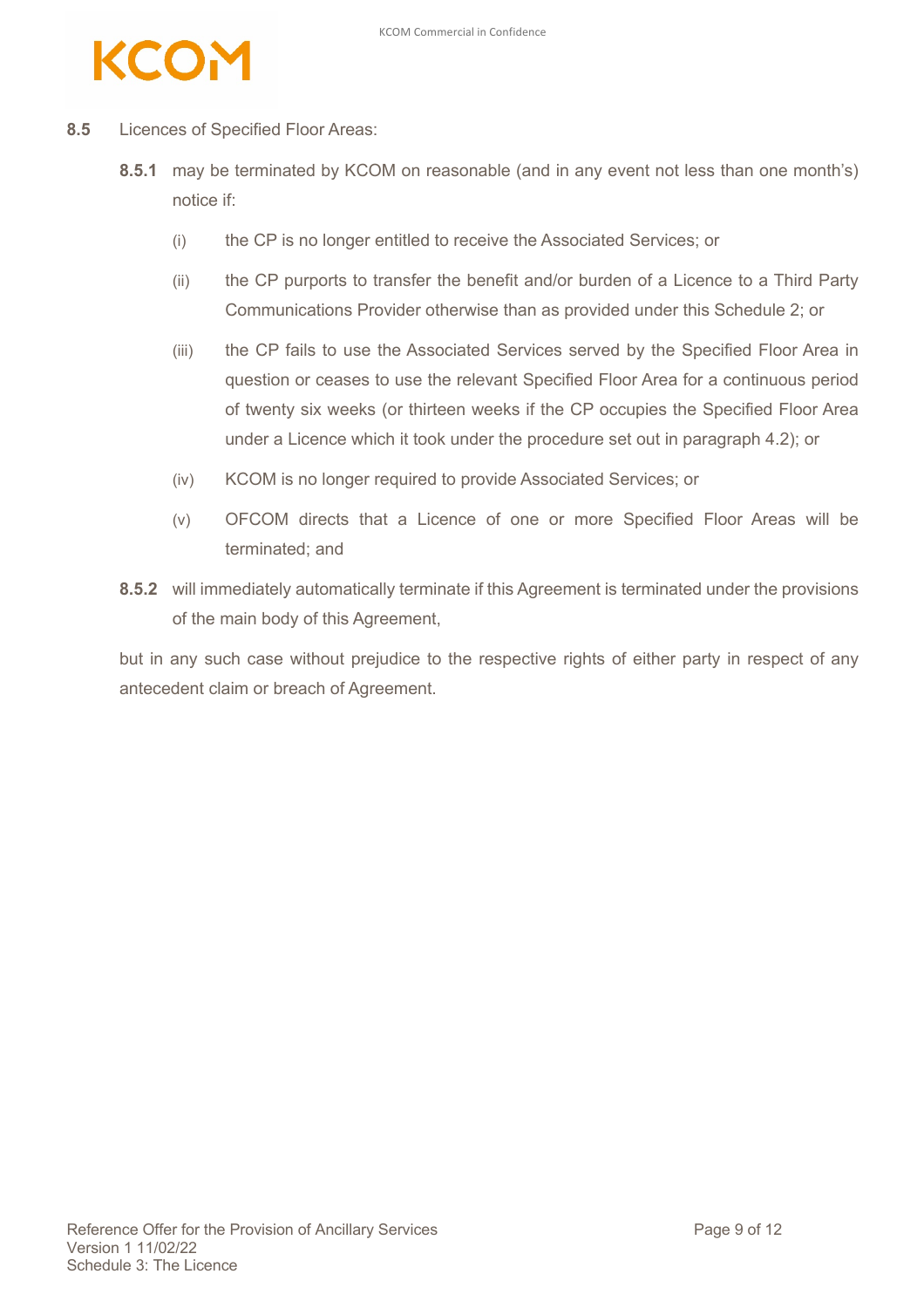

.

### **ANNEX 1 (Licences of Specified Floor Areas)**

| <b>Exchange Site</b> | Leasehold<br>Yes/No | <b>Specified</b><br><b>Floor Area</b><br><b>Square</b><br>footage/<br>percentage | <b>Licence</b><br>Fee (per<br>annum) | Plan No. | <b>Service</b><br><b>Expenses</b><br>and Fixed<br>Sum per<br>square<br>metre |
|----------------------|---------------------|----------------------------------------------------------------------------------|--------------------------------------|----------|------------------------------------------------------------------------------|
|                      |                     |                                                                                  |                                      |          |                                                                              |
|                      |                     |                                                                                  |                                      |          |                                                                              |
|                      |                     |                                                                                  |                                      |          |                                                                              |
|                      |                     |                                                                                  |                                      |          |                                                                              |
|                      |                     |                                                                                  |                                      |          |                                                                              |
|                      |                     |                                                                                  |                                      |          |                                                                              |
|                      |                     |                                                                                  |                                      |          |                                                                              |
|                      |                     |                                                                                  |                                      |          |                                                                              |

Note: the Specified Floor Area will be rounded up to the square metre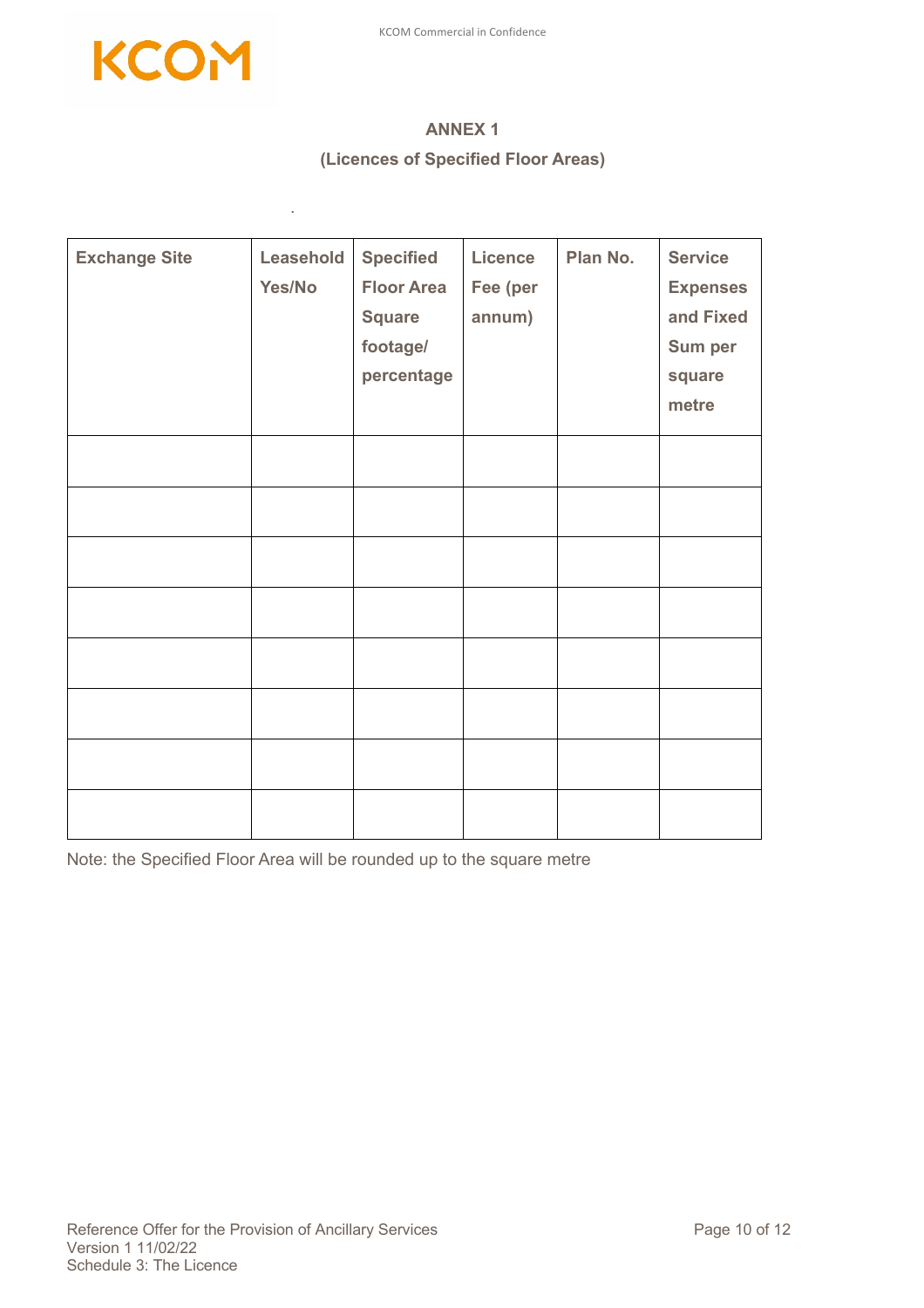

### **ANNEX 2**

#### **(The Property Services)**

#### **1 Maintaining the Exchange Site**

Maintaining and repairing the whole of the Exchange Site to such standard as is adequate so that the rights hereby granted can be exercised for the duration of the Licence in relation to the Specified Floor Area in question.

#### **2 Cleaning the Specified Floor Area**

Cleaning and lighting the Specified Floor Area to a reasonable standard.

#### **3 Cooling and Ventilation**

Subject to the CP's Compliant Equipment fully complying with ETSI 300.019, supplying cooling and ventilation for the Compliant Equipment in each Specified Floor Area to such reasonable temperatures as conditions will determine from time to time.

#### **4 Security**

Taking all measures as may be reasonably necessary to ensure the security of the Exchange Site and any security entry system installed by KCOM giving access to the Exchange Site and/or the Specified Floor Area.

#### **5 Insurance**

Insuring the Exchange Site in the full reinstatement cost from time to time against damage or destruction by the Insured Risks.

#### **6 Electricity**

To maintain a supply of A/C electricity to the Specified Floor Area and also (if KCOM in its absolute discretion considers it desirable) to provide:-

- **6.1** an emergency isolation device permitting power to the Specified Floor Area to be disconnected within the Specified Floor Area; and
- **6.2** final distribution boards and sub-meters to measure separately the electricity used by the CP in the Specified Floor Area and any other occupier or occupiers of any other part or parts of the Exchange Site in question